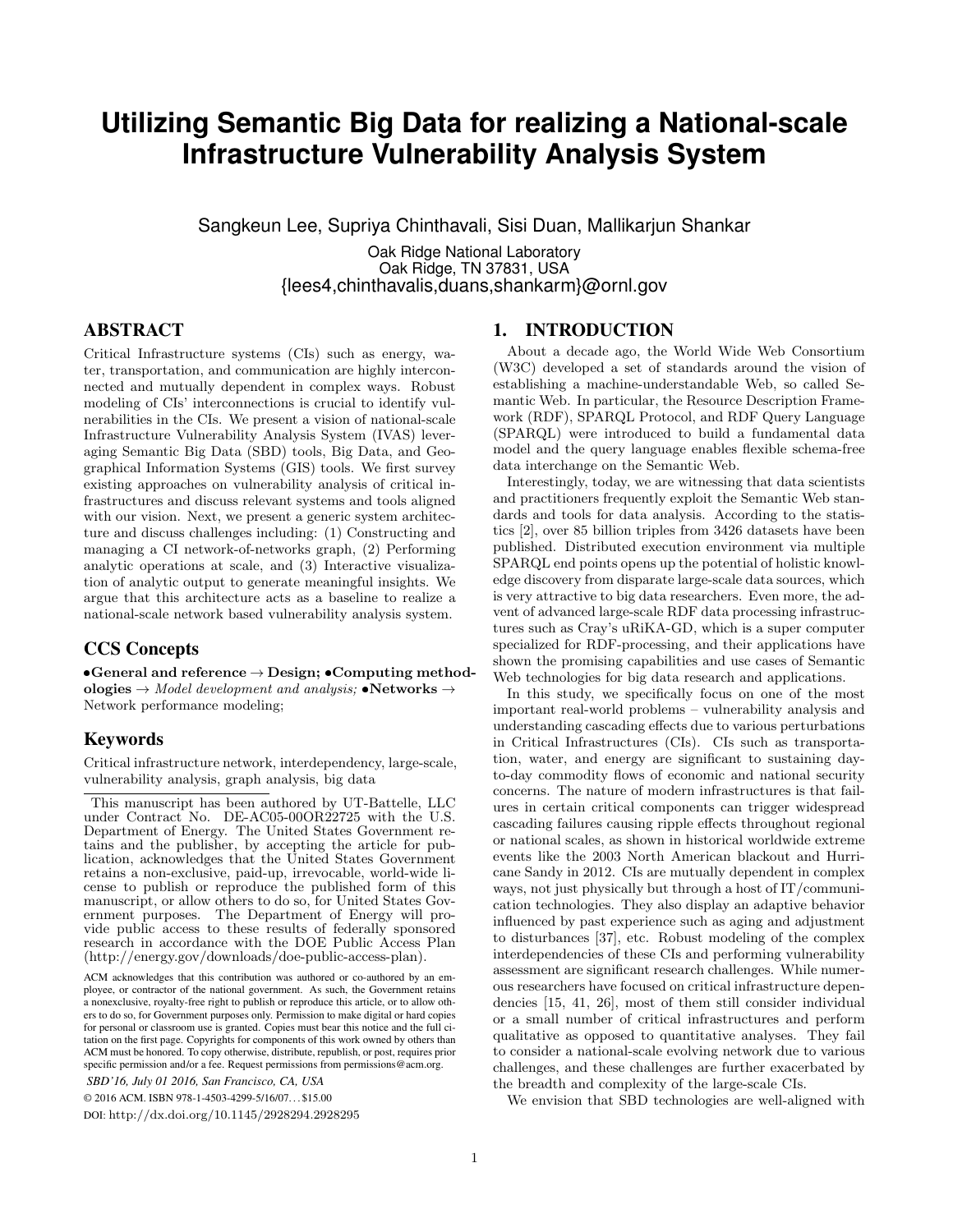many challenges of realizing a national-scale Infrastructure Vulnerability Analysis System (IVAS). This study aims to open up a new research area in the SBD research community by providing a vision of a SBD-based network based vulnerability analysis system. However, solely adopting SBD technologies for the problem does not simply solve all the issues. We therefore investigate how we can create a synergy of using other Big Data and GIS technologies to complement limitations or lacking capabilities of SBD tools. The rest of the paper is organized as follows. In Section 2, we present background on vulnerability analysis of critical infrastructures and various related systems and tools that can be employed for an IVAS. In Section 3, we present a generic IVAS architecture and discuss its challenges in detail. Finally, we summarize and conclude our study.

## 2. BACKGROUND

#### 2.1 Infrastructure vulnerability analysis

Modeling interdependencies is not a trivial task, since it involves consideration of a wide range of dimensions such as the type of failures (common cause failure/cascading failure), type of coupling (tight/loose), state of operation (normal/stressed/post event), etc. [37]. For instance, during the hurricane Sandy in 2012, new interdependency links tend to be formed due to backup generators needing fuel, which depend on oil and gas and transportation networks. One of the most important dimensions is the type of interdependencies (physical, geographic, logical, and cyber). For instance, there exists a physical interdependency between power substations and oil refineries for energy, water stream network and generation power plants for cooling water, and a geographical interdependency among multiple CIs in the same geographic region hit by an earthquake. These interactions exist across multiple scales of space/time [35]. The shear breadth and structural complexity of our infrastructure magnifies these challenges.

Previous research efforts in studying infrastructure interdependencies have used various modeling and simulation approaches which are broadly categorized into empirical, agent based, system dynamics based, economic theory, and network based approaches [34]. All these approaches work at the intersection of at most two CIs and do not expand their scope of investigation to cascading effects in a modern interconnected system. As an example, ORNL's EARSS models limit the prediction of propagation consequences of weather related threats such as hurricanes to two infrastructure networks like electric grid (substations affected) and service areas (population) impacted using GIS based approaches[11]. Most of the existing analysis has been restricted to just a small geographical region/network location due to limited access to real-world datasets, and increased problem and computational complexity.

#### 2.2 Semantic Big Data (SBD)

SBD Standards. The World Wide Web Consortium (W3C) published a specification of Resource Description Framework (RDF) in 1999, which is a standard data model originally designed to represent resources on the Web for data exchange. Formally, A RDF dataset is a set of triples in  $\langle subject \rangle$   $\langle predicate \rangle$   $\langle object \rangle$ , where subject denotes a globally unique resource, object denotes either a unique resource or a literal (i.e., a string or a number), and predicate denotes a relationship between the subject and object. SPARQL Protocol And RDF Query Language (SPARQL) is a standard query language for RDF datasets endorsed by W3C. SPARQL queries are represented by a set of triple patterns that identifies a sub-graph of interest in the RDF dataset.

RDF can be considered as a linked-data, or a graph data model, since triples in a RDF dataset naturally form a graph, where subjects and objects represent nodes and predicates represent edges between them. Accordingly, SPARQL is a query language for graph (or linked-) datasets which retrieves sub-graph patterns from the graph that a RDF dataset composes. As many critical infrastructures form a network topology (e.g., streams, roads, power transmission lines, etc.), RDF and SPARQL can naturally represent and query CI data sets. The graph representation of CI has an advantage that it can provide intuitive visualization to CI operators. Also note that CI datasets can be heterogeneous in many ways including their schema, level-of-abstraction, granularity of information, unit of measure, etc. Having a specific fixed-schema structure data could significantly limit system's flexibility. RDF and SPARQL are promising standards for storing and querying various kinds of entities and their relationships without having a specific schema, which is another reason why they are well-aligned with the needs of dealing with CI datasets.

SBD for large-scale data analysis. Representing nationalscale, heterogeneous CI datasets using the RDF model can result massive number of RDF triples. Despite of RDF and SPARQL's theoretic advantageous features, if there is no way to analyze such large-scale datasets in efficient and scalable ways, it is not a feasible approach to take. Earlier conventional triplestores running on a single machine such as Jena[10], Sesame [14], and RDFSuite [9] are not scalable enough to handle such large datasets. Today, thanks to recently advanced software and hardware technologies, advanced Semantic Web tools and systems, namely SBD technologies, are capable of large-scale RDF data processing.

Researchers developed various distributed triplestores such as SPARQLVerse [31], TriAD [22], and 4Store [24], which store large RDF datasets in multiple commodity machines and process SPARQL queries in parallel on the clustered machines. On the other hand, Cray presented uRiKA-GD, which is a massive-scale RDF data processing super computer, developed around their multi-threaded shared-memory hardware XMT2. These SBD technologies have enabled data researchers and practitioners to exploit the SBD tools not only for RDF storage and query but also for complex analytic purposes. To be more specific, the SBD tools can be used for Graph analysis, which is the general term of unveiling useful knowledge implied in graphs [30]. The increasing number of applications and researches in a wide range of domains (e.g., healthcare [25], biology [39], medical research [5], etc.) also show the usefulness of the SBD technologies for data analysis.

#### 2.3 Big Data and GIS

Besides the Semantic Web community's efforts, a number of Big Data tools and Geographic Information Systems (GIS) have been developed so far. In this section, we briefly cover some of these systems that can be utilized to complement SBD technologies for infrastructure analysis.

Google's MapReduce framework [18] is developed for processing large-scale datasets on commodity clusters. MapRe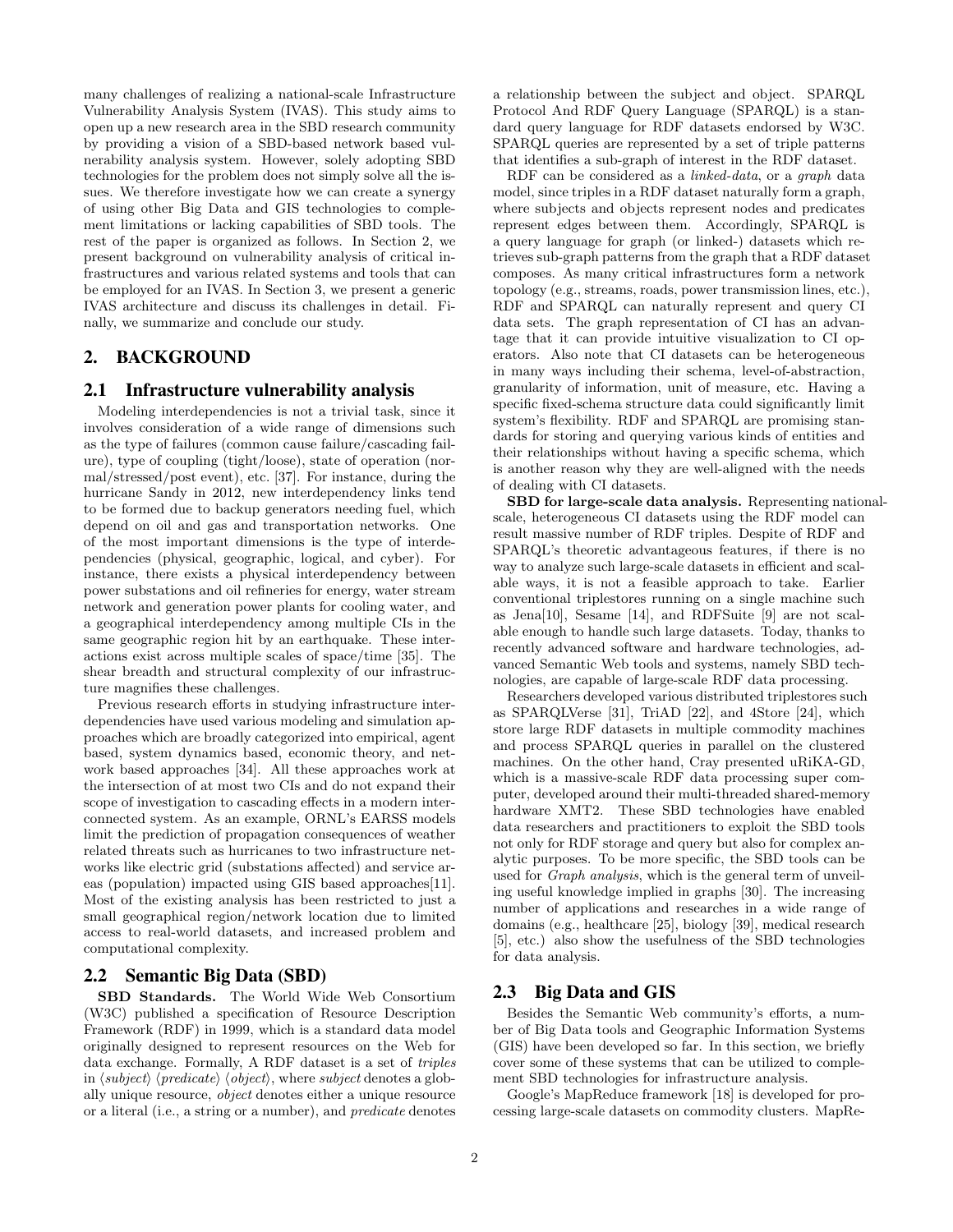duce has been shown to be useful and effective in various Big Data applications. However, it has a limitation that its processing scheme is not suitable for iterative machine learning algorithms, as it writes intermediate data to files at each iteration. Spark [42] has gained much attention in distributed computing with commodity clusters since its processing scheme works well for iterative algorithms. Spark allows programmers to cache data in Resilient Distributed Datasets (RDDs) distributed in memory of cluster nodes without writing in files, it therefore provides much faster iterative MapReduce computations. These tools have been widely used in many fields of data practices, and they can be useful for infrastructure analysis system in many ways.

Infrastructure analysis strongly involves handling geographical data. Conventional SBD tools do not support specialized geographical operations, so combinational usage of SBD tools and Geographical Information Systems (GIS) should be carefully considered. GIS covers a wide range of systems and many research topics, but in general, main capability is to efficiently store, retrieve, analyze, and visualize spatial data. For the storage and retrieval purpose, several existing geographical DataBase Management Systems (DBMS) can be employed, where a geographical DBMS is a specialized DBMS designed to efficiently handle points and shapes on the map. PostGIS [33] is an open source extension that adds support for geographical data to the PostgreSQL DBMS. As achieving scalability of processing large-scale geographical dataset is a challenging problem, there have been approaches to enable GIS features on top of MapReduce frameworks [8, 17]. On the other hand, there is an approach to incorporate geographical data support into Semantic Web standards. GeoSPARQL [12] aims to bridge the gap between GIS and SBD systems by incorporating geographical concepts to support the SPARQL query language's feature.

#### 3. THE VISION OF IVAS

Infrastructure Vulnerability Analysis System (IVAS) refers a system which supports subject matter experts' decision making based on the data analysis on multiple heterogeneous critical infrastructure datasets. We present a generic architecture of an IVAS. As shown in Figure 1, an IVAS is composed of three layers: Data Layer, Analysis Layer, and User-Interface. In this section, we explain the role of each layer, discuss challenges, and how we can leverage various existing technologies.



Figure 1: Conceptual architecture of an Infrastructure Vulnerability Analysis System (IVAS).

#### 3.1 The data layer– Constructing and managing a CI network-of-networks graph

The data layer is the lowest layer of the architecture. There exists a wide range of public and non-public CI datasets compiled by various organizations such as federal agencies or commercial vendors. For instance, the United State's National Geospatial-Intelligence Agency (NGA) and the Department of Homeland Security (DHS) published a unified infrastructure geospatial data inventory, namely HSIP Gold [1], which includes domestic infrastructure datasets collected from various government agencies and partners. A license free subset of HSIP Gold called HSIP Freedom is available as well. NHDPlus [4] is a dataset created by the US Environmental Protection Agency (EPA), which includes information about the nation's hydrological framework. USGS Current Water Data for the Nation [7] provides real-time stream flow data across the nation. Other examples include open-source Energy datasets from U.S. Energy Information Administration (EIA) [6].

The CI Network-of-Networks Management component is responsible for constructing and managing a CI networkof-networks graph from various GIS datasets. The graph is composed of CI entities and their relationships extracted from multiple data sources, where the relationships include both intra relationships within a dataset and inter relationships between entities across multiple datasets. For the graph construction process, higher-level abstracted models are desired. In other words, the nodes (URIs), edges (predicates), and properties (subset of predicates and literals describing detailed information about nodes and edges) in the CI network-of-networks graph need to be clarified. There can be many ways of constructing the graph and we illustrate a process in Figure 2 that includes the following steps.



#### Figure 2: Process of constructing a CI network-ofnetworks graph.

Geometry node construction: The GIS datasets generally include geographical shapes of entities (e.g., POINT, LINESTRING, POLYGON, etc.). As the first step, the graph constructor component extracts shapes information from data sources and construct geometry (shapes). We notice that majority of GIS datasets are published in the shapefile format [20]. However, in a generic system, understanding various formats such as plain text and Comma Separated Values (CSV) should also be considered. The following example shows how geometrical shapes can be modeled as a set of triples in the pseudo N-triple format, where  $P_{-}a$ and  $P_b$  can be considered as nodes and the triples describe the properties of the nodes.

P\_a " hasType " " Point ".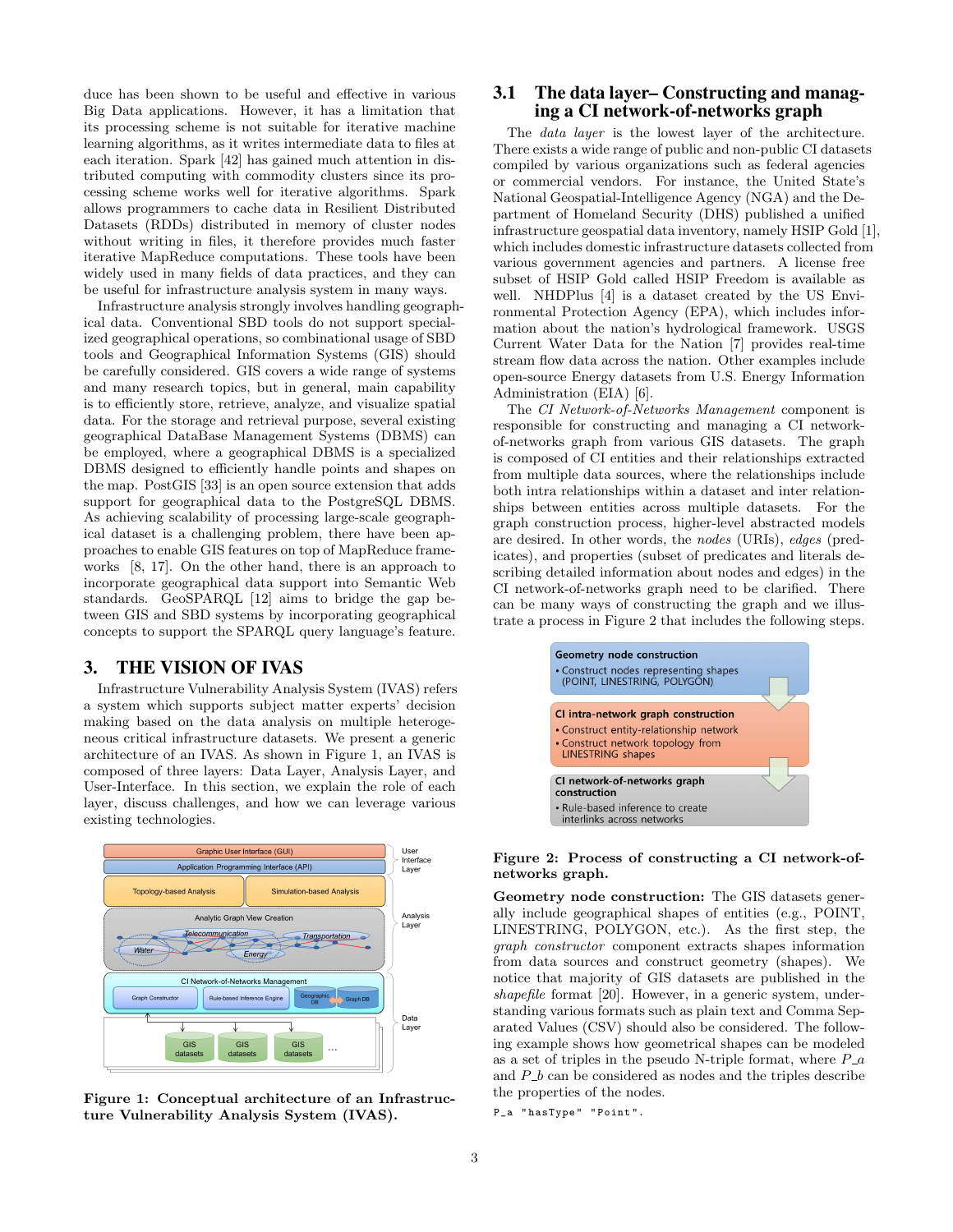```
P_a " hasLatitude " " XX ". P_a " hasLongitude " " YY ".
...<br>G_a "hasType" "Poligon".
G_a " isComposedOf " P_a . G_a " isComposedOf " P_b .
G_a "isComposedOf" P_c. G_a "isComposedOf" P_d.
// G_a is a square - shaped geometry ,
// composed of four points
```
CI intra-network graph construction: The graph constructor component constructs CI intra-network graphs by interpreting given GIS datasets. A CI intra-network graph refers to a graph that can be directly extracted from a dataset describing a CI. GIS datasets with information of CI entities and their explicit relationships can be naturally converted into a CI intra-network graph by making each entity and relationship to a node and an edge respectively. The following example shows an CI intra-network graph in RDF triples constructed from a power transmission network dataset. Note that every node representing an entity has a connection to a geometry node by "hasShapeOf" predicates to represent its shape.

```
// CI intra - network graph
S_a " hasType " " Entity ". S_a " isA " " Substation ".
S_a " hasShapeOf " P_a
...
S_b " hasType " " Entity ". S_b " isA " " Substation ".
S_b " hasShapeOf " P_b
...
S_a " hasTransmissionLine " S_b .
```
A CI intra-network graph can be also constructed from multiple LineString shapes in a data set. For example, we can create a road network from multiple LineString shapes representing the shapes of streets. In this case, nodes representing intersections may need to be created. The following example shows how a CI intra-network graph can be created from two LineString geometries. The directions of edges should be carefully considered, and this is particularly important for some infrastructure networks such as water streams where the direction (e.g., water flow) could affect the analysis.

```
// multiple linestrings
L_a " has Type" " LineString".<br>L a " is Composed Of : L a : 1" P a.
L_a " is Composed Of : L_a : 1"
L_a " isComposedOf : L_a :2" P_b .
L_a "isComposedOf : L_a : 3" P_c.
L_b "hasType" "LineString".
L_b " isComposedOf : L_b :1" P_d .
L_b "isComposedOf: L_b: 2" P_b.
L_b "isComposedOf: L_b: 3" P_e.
// CI intra - network graph
P_a " connectedBy : L_a " P_b . P_b " connectedBy : L_a " P_c .
P_d " connectedBy : L_b" P_b. P_b " connectedBy : L_b" P_e.
```
CI network-of-networks graph construction: At first, there will be no explicit interlinks between nodes created from disparate datasets. However, there can be various types of interdependencies (e.g., cyber, physical, logical, etc.) between the entities in different infrastructures. This layer is about interlinking nodes created from different CI datasets. The graph constructor component exploits the rule-based inference engine to infer relationships of entities in different infrastructures and then creates edges between the nodes in CI intra-network graphs. The rule-based inference engine should allow users (e.g., CI operators) to expressively define various rules. For instance, operators can choose to connect a substation node with all water pumping station nodes that are within the substation's service area polygon to represent physical dependency of power.

We emphasize that constructing and managing CI networkof-networks graph in a scalable and efficient manner is as important as the other layers, because it provides the fundamental for operations of IVAS. SBD tools cannot resolve all the challenges in this layer, but many existing systems and tools can be exploited to complement the SBD tools. Big Data data processing frameworks such as MapReduce [18] and Spark [42] can be exploited to deal with large-scale data conversion via parallel processing in a clustered system. Our prior work [29] is a good example where MapReduce can be utilized for constructing large-scale graph from non-graph datasets. A geographical database (e.g., PostGIS [33]) and a triplestore (e.g., uRiKA-GD) can be combinationally utilized to store and analyze CI network-of-networks graphs. For instance, we can store a geometry in a geographical database and assign an identifier to the stored geometry entity. Additionally, we can store a node (URI) with a reference to the identifier in the triplestore. Performing geographical operations without proper indexing techniques can be very expensive. For instance, if the rule-based inference engine wants to create new edges between two POINT geometry nodes if they are the nearest. Without proper indexing techniques, processing such simple rule already requires  $N \times N$  times of measuring distance, where N denotes the number of POINT geometry nodes. Geographical operations such as finding nearest points, determining overlaps, and measuring distance can be efficiently performed utilizing the geographical database by taking advantages of indices (e.g., R-Tree-over-GiST [32], etc.). On the other hand, graph operations such as graph traversals can be also efficiently processed using triple store. Furthermore, utilizing a triplestore that supports GeoSPARQL [12], such as Parliament [13], can be also considered for utilization.

#### 3.2 The analysis layer– Performing analytic operations at scale

There is not a "one-size-fits-all" graph for all kinds of analysis. Only the nodes and edges that CI operators are interested in should be considered for an analysis. The analytic layer is responsible for creating and managing various analytic graph views from the constructed graph. Users should be able to define their constraints of sub-selecting entities from the constructed RDF graph (e.g., select only highways from a road network dataset). The problem of creating graph analytic views are highly related to subgraph pattern matching query against the constructed graph. Luckily, there are many SBD tools that are developed to efficiently perform this operation. But, it should be considered that there needs to be a mechanism that can incorporate geographical information into the SPARQL query at the same time. Thus, an abstract data interface that covers both of geographical database and triplestores need to be provided for this purpose. Materialization of selected graph views for efficient processing should be considered.

Once a graph view is selected, the components in this layer are responsible for performing various analysis operations on the graph. In general, analytic operations can be grouped into two categories.

The topology-based analysis aims to discover useful vulnerability analysis results based on the understanding of the structure of a graph. Understanding how robust a CI graph

We will use the term 'graph' to refer to an analytic graph view the convenience of explanation,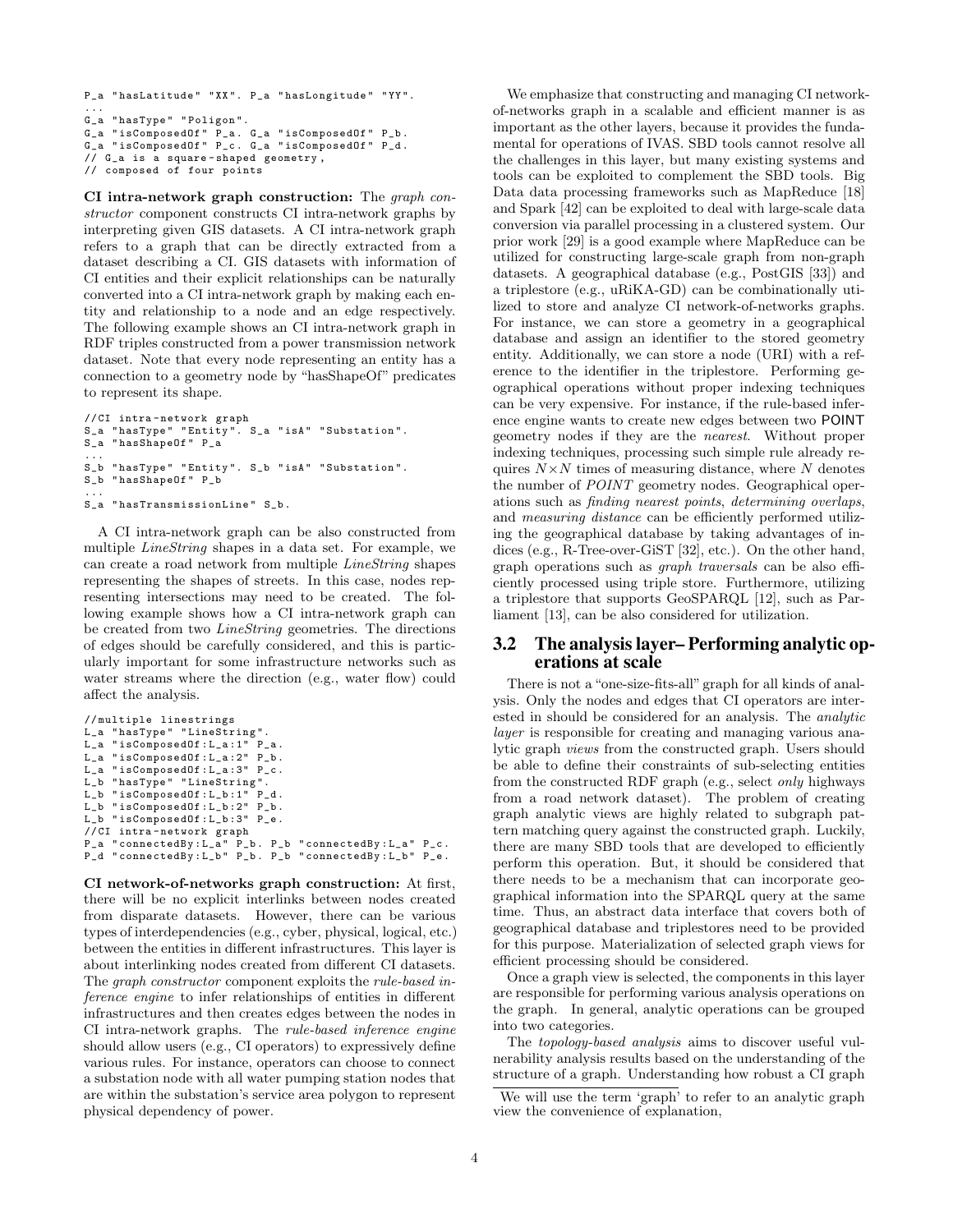as a whole is can be useful, since it gives a big picture to CI operators. However, defining a good quantitative measure that captures the vulnerability of the system modelled as a graph is still an open research problem. We suggest a combinational usage of existing graph-theoretic measures such as node degree, shortest paths, connected component [36], node eccentricity [23] as starting points. For instance, by assuming that a higher number of shorter re-routing paths between nodes indicates a more robust network, the robustness can be measured by the size of the largest connected component and by the average distance between nodes [28].

In addition, CI operators are often interested in quantifying the vulnerability of graph components (e.g., nodes, edges, subgraphs, etc.), since it can provide more specific information to CI operators. There have been a few researches that incorporate simple graph-theoretic measures such as node degree or betweeness [21] for vulnerability analysis [28, 19], but not much efforts have been made to leverage more sophisticated measures such as PageRank [40].

For computation of these graph measures, existing tools such as gm-sparql [30], which enables performing various graph operations such as node degree, connected component [36], node eccentricity [23] within a triplestore, can be utilized. However, as majority of existing graph measures are defined on a homogeneous graph, which is composed of one type of nodes and edges and CI network-of-networks graphs are heterogeneous, existing graph-theoretic measures should be carefully utilized or modified with incorporating sufficient domain knowledge of CI.

The simulation-based analysis aims to understand how effects of perturbation events in an infrastructure (e.g., damage in the road network) can spread out across multiple infrastructure networks via simulation. One potential approach for the simulation-based approach is to leverage propagation models such as random-walks [40] and label propagation [43] to incorporate domain knowledge into the graph network. For instance, assuming the Markov property and each node in the network are affected by its adjacent nodes, cascading effects over a graph can be simulated by using a function that decides each node's status based on its adjacent nodes. It is important to also consider temporal features, such as predicting how failures of nodes can cause cascading effects throughout the network after an hour, a day, or a week. Another approach of performing simulationbased analysis is to use the vulnerability measures as discussed previously. Specifically, we can use the changes in the vulnerability score of the entire graph or certain interested graph components before and after removal of a given set of nodes in the graph. Simulation of various what-if scenarios such as random perturbations (inactivating random nodes or edges), targeted perturbations (inactivating nodes with higher number of edges), regional perturbations (inactivating a set of nodes or edges located in a region) can be useful for CI operators. Ultimately, simulation-based analysis should be able to predict consequences of a perturbation event before the effects cascade, which means that not only the scalability but also the processing time responding to changing inputs needs to be deeply investigated.

### 3.3 The user interface layer – Interactive visualization of analytic output to generate key insights

The user interface layer layer aims to provide an easy-to-

use and intuitive interface of IVAS to users. IVAS should have similar capabilities provided by other GIS tools, such as visualization of analytic outputs of CIs as layered maps. It can give intuitive insights to the decision makers and operators by clarifying the relationships among several factors and displaying how seriously a perturbation event can affect a local area or the network as a whole [38]. Without having to develop the whole visualization interface, leveraging standards and widely exploited softwares like ESRI's ArcGIS [27], Maptitude [3] and Google Maps can be a good start. For interactive analysis, providing intuitive interface for defining of perturbation inputs (nodes/edge removal) and the type of interdependencies that will be considered for the graph analysis need to be studied. Presenting discovered knowledge or suggestions based on analysis as a combinational display of information visualization widgets such as line, bar charts, and tree maps [16] are desired by CI operators. Considering the extensibility of system, developing APIs that can be directly used in another software development should be also considered.

IVAS should allow users to easily ingest additional CIs data sets into the constructed heterogeneous infrastructure network, specify the types of interlinking, the type of required analysis such as topological and dynamic cascade analysis. It should also allow users to navigate and prioritize data entities and discovered knowledge.

## 4. CONCLUSION

In this study, we introduced an important application domain – critical infrastructure vulnerability analysis – for Semantic Big Data community. Critical infrastructures (CIs) which are significant to sustaining day-to-day commodity flows form a very complex heterogeneous network-of-networks. Modeling and performing simulation on these networks for vulnerability and cascading failure analysis are nicely aligned with the capabilities of emerging SBD technologies. However, to complement limitations of the SBD tools, synergistic exploitation of other various Big Data and GIS tools and standards should be carefully considered. We also discussed various types of challenges we might potentially encounter while constructing and managing a CI network-of-networks graph, performing analytic operations at scale, and visualizing analytic output to generate meaningful insights.

#### 5. REFERENCES

- [1] Homeland security infrastructure program (HSIP). https://gii.dhs.gov/HIFLD/hsip-guest.
- [2] Linked Open Data statistics. http://stats.lod2.eu/.
- [3] Maptitude: Geographic Information System. http://www.caliper.com/maptovu.htm.
- [4] NHD plus. http://www.horizon-systems.com/nhdplus/.
- [5] ORIGAMI:Oak Ridge Graph Analytics for Medical Innovation. http://hypothesis.ornl.gov/.
- [6] U.S. energy information administration (EIA). https://www.eia.gov/.
- [7] USGS Current Water Data for the Nation. http://waterdata.usgs.gov/nwis/rt.
- [8] A. Aji, X. Sun, H. Vo, Q. Liu, R. Lee, X. Zhang, J. Saltz, and F. Wang. Demonstration of hadoop-gis: a spatial data warehousing system over mapreduce. In Proceedings of the 21st ACM SIGSPATIAL